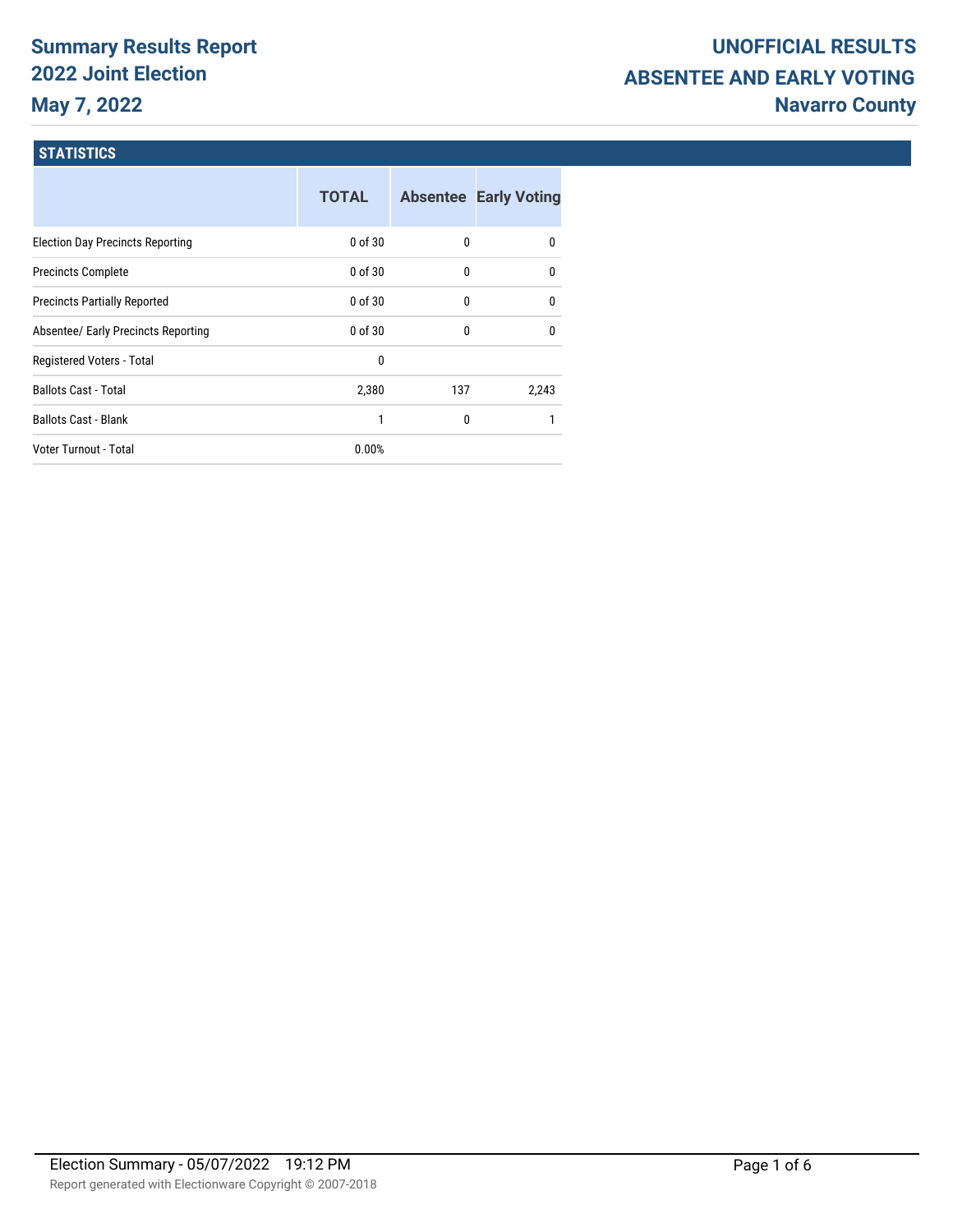#### **STATE PROP 1**

Vote For 1

|         | <b>TOTAL</b> |     | <b>Absentee Early Voting</b> |
|---------|--------------|-----|------------------------------|
| For     | 1,990        | 113 | 1,877                        |
| Against | 343          | 17  | 326                          |

## **STATE PROP 2**

Vote For 1

|         | <b>TOTAL</b> |     | <b>Absentee Early Voting</b> |
|---------|--------------|-----|------------------------------|
| For     | 1.918        | 112 | 1,806                        |
| Against | 437          | 24  | 413                          |

#### **City of Corsicana, Pct 1, Council Member**

Vote For 1

|            | <b>TOTAL</b> | <b>Absentee Early Voting</b> |
|------------|--------------|------------------------------|
| Susan Hale | 262          | 253                          |

#### **City of Corsicana, Pct 2, Council Member**

Vote For 1

|                     | <b>TOTAL</b> |    | <b>Absentee Early Voting</b> |
|---------------------|--------------|----|------------------------------|
| Ruby Williams       | 99           | 11 | 88                           |
| Charles R. Dunnahoe | 44           |    | 44                           |

# **City of Dawson, Mayor**

|                        | <b>TOTAL</b> |   | <b>Absentee Early Voting</b> |
|------------------------|--------------|---|------------------------------|
| <b>Stephen Sanders</b> | 19           | 3 | 16                           |
| Dalton Thomas          | 4            |   |                              |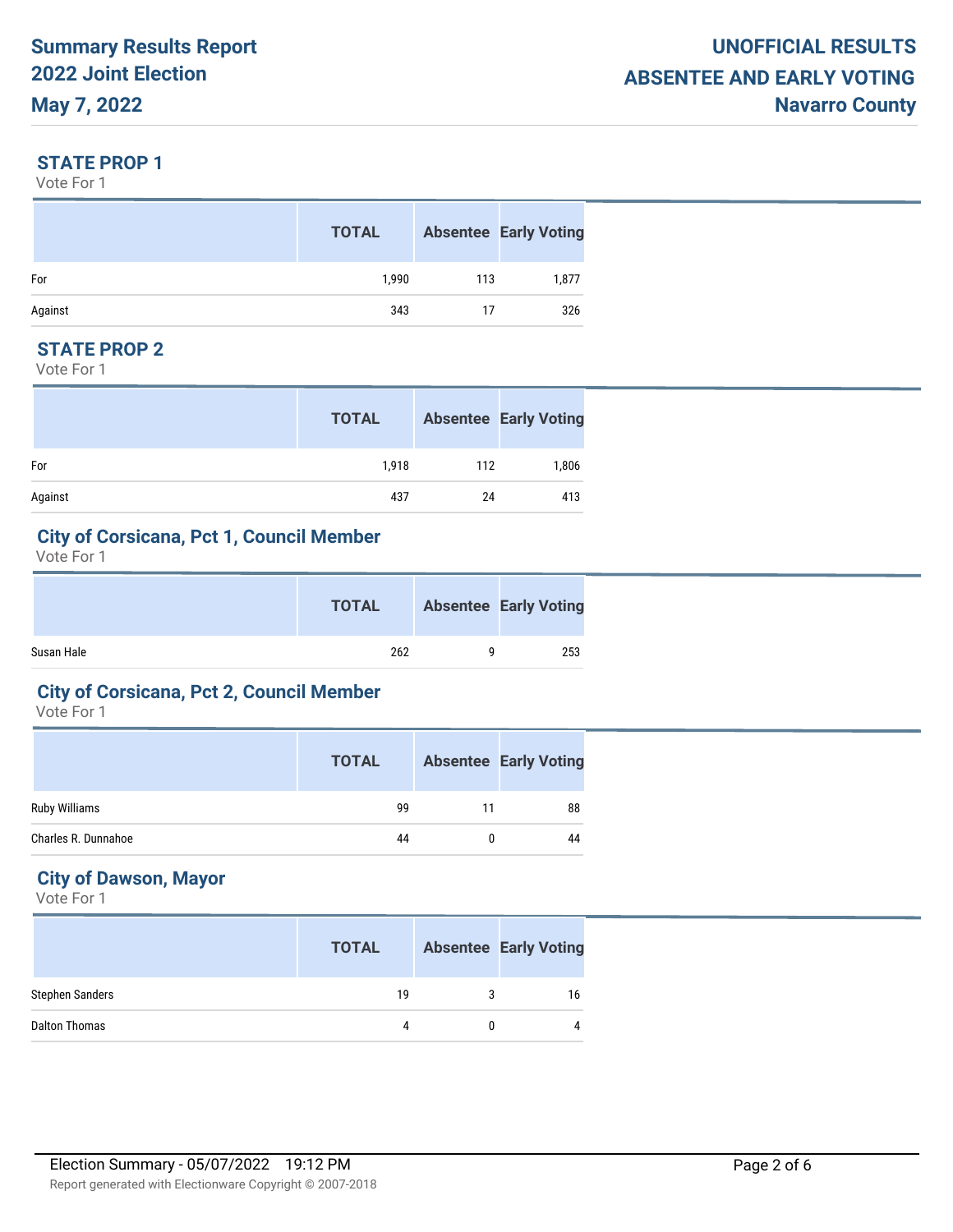## **City of Dawson, Council Member Dawson, City of**

Vote For 3

|                        | <b>TOTAL</b> |   | <b>Absentee Early Voting</b> |
|------------------------|--------------|---|------------------------------|
| <b>Matthew Machner</b> | 14           |   | 13                           |
| <b>Beth Sepedy</b>     | 8            | 0 | 8                            |
| Doug Woods             | 12           | 0 | 12                           |
| Darrell Stevenson      | 17           | 2 | 15                           |

# **City of Goodlow, Alderman**

Vote For 3

|                       | <b>TOTAL</b> |   | <b>Absentee Early Voting</b> |
|-----------------------|--------------|---|------------------------------|
| <b>Tina Littleton</b> | 9            | 2 |                              |
| Stanley T. Smith      | 1            | 0 |                              |
| Wayne Owen            | 0            | 0 | $\mathbf{0}$                 |
| Jeffery Baxter        | 11           | 5 | 6                            |
| Johnny Moss           | 8            |   | 7                            |
| Arlene Owen           |              | 0 |                              |
| <b>Denis Patrick</b>  | 3            | 0 | 3                            |
|                       |              |   |                              |

# **City of Kerens, Proposition A**

|         | <b>TOTAL</b> |   | <b>Absentee Early Voting</b> |
|---------|--------------|---|------------------------------|
| For     |              | 4 |                              |
| Against |              |   |                              |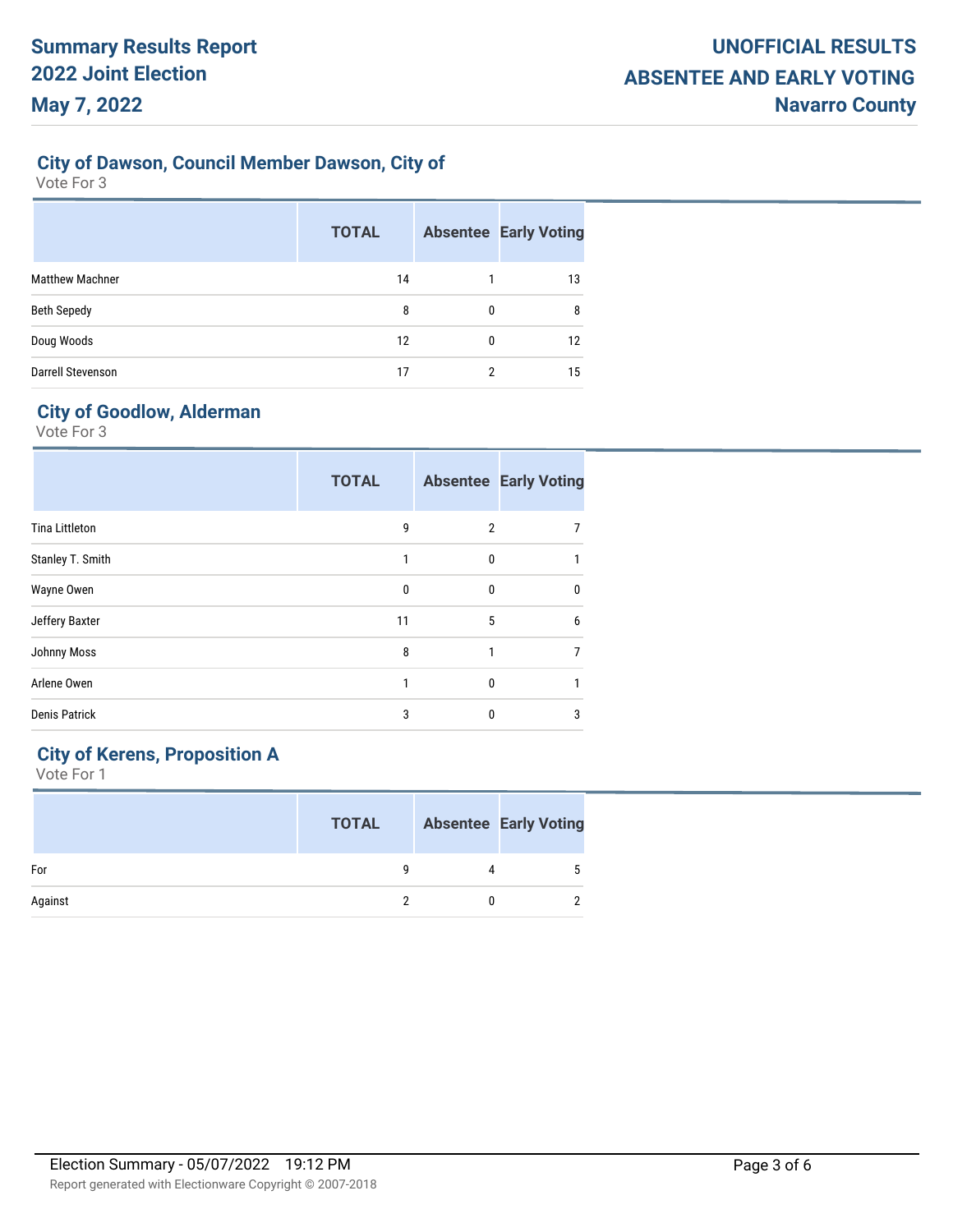#### **City of Rice, Alderman**

Vote For 3

|                      | <b>TOTAL</b> |   | <b>Absentee Early Voting</b> |
|----------------------|--------------|---|------------------------------|
| Teresa Diane Cheek   |              |   | 6                            |
| Tonya Lee Roberts    | 5            |   | 4                            |
| Dusti K. Young       | 2            | 0 | $\overline{2}$               |
| Vicki LaRay Fisher   | 9            |   | 8                            |
| Christi Ann Campbell | 8            | 0 | 8                            |

## **Blooming Grove ISD School Board Trustees**

Vote For 2

|                  | <b>TOTAL</b> |   | <b>Absentee Early Voting</b> |
|------------------|--------------|---|------------------------------|
| Jon Southard     | 68           |   | 67                           |
| Valerie Richards | 65           | 4 | 61                           |
| Derek Weaver     | 71           | 3 | 68                           |

#### **Corsicana ISD, Board of Trustee, Pl 5**

Vote For 1

|             | <b>TOTAL</b> |    | <b>Absentee Early Voting</b> |
|-------------|--------------|----|------------------------------|
| Jamie Roman | 1.144        | 41 | 1,103                        |
| Jim Maxwell | 492          | 17 | 475                          |

#### **Corsicana ISD, Board of Trustee, Pl 6**

|               | <b>TOTAL</b> |    | <b>Absentee Early Voting</b> |
|---------------|--------------|----|------------------------------|
| Leah Blackard | 1.519        | 50 | 1.469                        |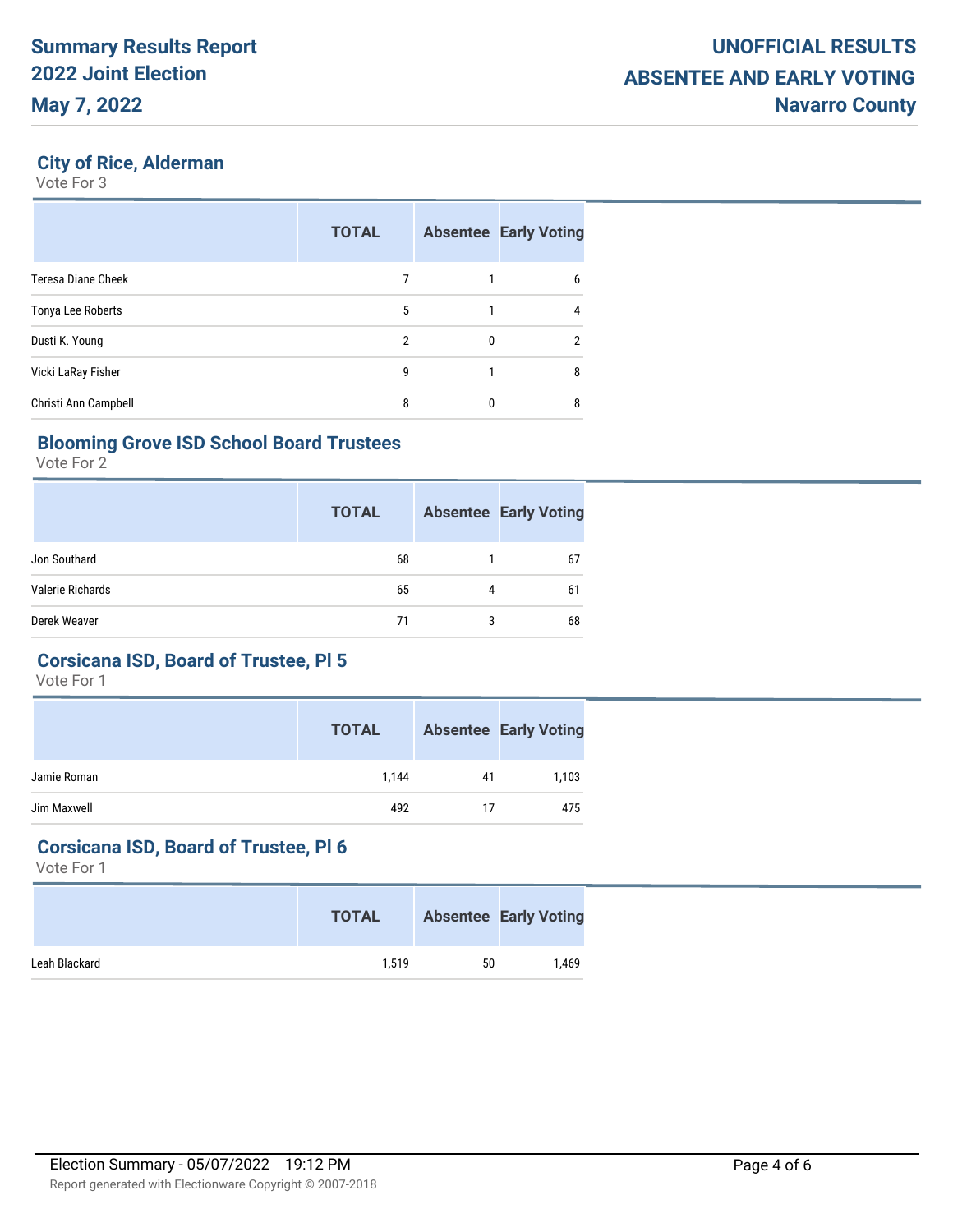**Corsicana ISD, Board of Trustee, Pl 7**

Vote For 1

|                    | <b>TOTAL</b> |    | <b>Absentee Early Voting</b> |
|--------------------|--------------|----|------------------------------|
| <b>Brad Farmer</b> | 619          | 25 | 594                          |
| Melissa Castillo   | 555          | 18 | 537                          |
| Daylon Caldwell    | 554          | 20 | 534                          |

#### **Corsicana ISD, Proposition A**

Vote For 1

|         | <b>TOTAL</b> |    | <b>Absentee Early Voting</b> |
|---------|--------------|----|------------------------------|
| For     | 882          | 26 | 856                          |
| Against | 916          | 46 | 870                          |

# **Corsicana ISD, Proposition B**

Vote For 1

|         | <b>TOTAL</b> |    | <b>Absentee Early Voting</b> |
|---------|--------------|----|------------------------------|
| For     | 691          | 22 | 669                          |
| Against | 1,097        | 50 | 1,047                        |

# **Dawson ISD, Trustee**

|                               | <b>TOTAL</b> |   | <b>Absentee Early Voting</b> |
|-------------------------------|--------------|---|------------------------------|
| Kacee Boatright               | 28           | 3 | 25                           |
| Suzanne Hasse                 | 32           | 3 | 29                           |
| Samara McLennan               | 19           | 1 | 18                           |
| Kathryn Freeland-Foley        | 52           | 2 | 50                           |
| <b>Charles "Chuck" Raines</b> | 23           | 2 | 21                           |